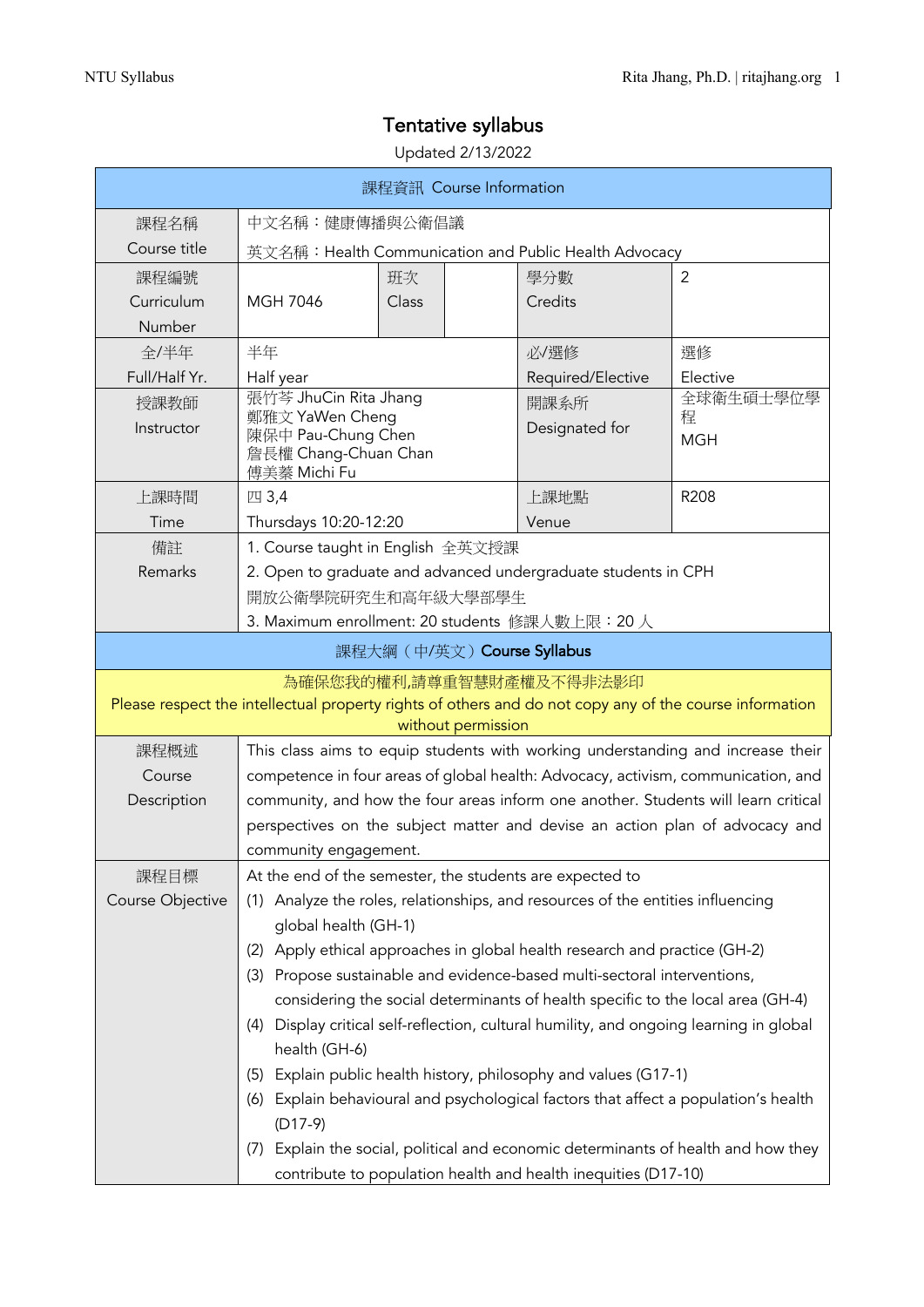| 課程要求<br>Course<br>Requirement<br>關鍵字<br>Keywords | This course is offered in English.<br>1.<br>A basic understanding of public health and health communication is helpful<br>2.<br>but not required.<br>Students should finish reading the weekly readings before coming to class.<br>3.<br>Students will complete a research proposal or a mini research paper, which<br>4.<br>they will present orally at the end of the semester.<br>Themes: Advocacy, activism, communication, community<br>主題:倡議、行動、傳播、社群<br>Subthemes: Health communication, risk communication, global health advocacy,<br>public health policy, social support, social inclusion, health literacy, communicative<br>competence, health social marketing, health disparity reduction, participatory<br>action research, critical discourse analysis<br>次主題:健康傳播、風險傳播、全球衛生倡議、健康政策、社會支持、社會包含、健<br>康識讀、溝通能力、健康社會行銷、消除健康不平等,參與式行動研究、批評論述分<br>析                                                                                                                                                                                                                                                                                                                                                                                                                                                                                                                                                                                                                                                                                                                                                                                                                                                                                                                                                                                                                                                                                                                                                  |
|--------------------------------------------------|-----------------------------------------------------------------------------------------------------------------------------------------------------------------------------------------------------------------------------------------------------------------------------------------------------------------------------------------------------------------------------------------------------------------------------------------------------------------------------------------------------------------------------------------------------------------------------------------------------------------------------------------------------------------------------------------------------------------------------------------------------------------------------------------------------------------------------------------------------------------------------------------------------------------------------------------------------------------------------------------------------------------------------------------------------------------------------------------------------------------------------------------------------------------------------------------------------------------------------------------------------------------------------------------------------------------------------------------------------------------------------------------------------------------------------------------------------------------------------------------------------------------------------------------------------------------------------------------------------------------------------------------------------------------------------------------------------------------------------------------------------------------------------------------------------------------------------------------------------------------------------------------------------------------------------------------------------------------------------------------------------------------|
| Office Hours                                     | By appointment                                                                                                                                                                                                                                                                                                                                                                                                                                                                                                                                                                                                                                                                                                                                                                                                                                                                                                                                                                                                                                                                                                                                                                                                                                                                                                                                                                                                                                                                                                                                                                                                                                                                                                                                                                                                                                                                                                                                                                                                  |
| 指定閱讀<br>Designated<br>reading                    | Wk. 1: 2/17 Introduction: Health communication & risk communication<br>(1) Kreps, G.L. & Maibach, E.W. (2008). Transdisciplinary science: The nexus<br>between communication and public health. Journal of Communication,<br>58(4), December. 732-748.<br>(2) Bernhardt, J. (2004). Communication at the core of effective public health.<br>American Journal of Public Health, 94(12), 2061-2063.<br>(3) Covello, V. T. (2003). Best practices in public health risk and crisis<br>communication. Journal of Health Communication, 8, 5-8.<br>*Introduction to the InDiE initiative<br>Wk. 2: 2/24 Doing research and advocacy in the world we live in: Reflectivity and<br>positionality<br>(1) Peacock, M., Bissell, P., & Owen, J. (2014). Dependency denied: health<br>inequalities in the neo-liberal era. Social Science & Medicine, 118, 173-<br>180.<br>(2) Khan, M., Abimbola, S., Aloudat, T., Capobianco, E., Hawkes, S., &<br>Rahman-Shepherd, A. (2021). Decolonising global health in 2021: a<br>roadmap to move from rhetoric to reform. e005604.1-3<br>(3) Lupton, D. (1992). Discourse analysis: A new methodology for<br>understanding the ideologies of health and illness. Australian journal of<br>public health, 16(2), 145-150.<br>(4) (Optional) Dutta, M.J. (2010). The critical cultural turn in health<br>communication: Reflexivity, Solidarity, and Praxis. Health Communication,<br>25, 534-539.<br>Wk. 3: 3/3 Public health advocacy and community<br>(1) Chapman, S. (2004). Advocacy for public health: a primer. Journal of<br>epidemiology and community health, 58(5), 361-365.<br>(2) Judd, J., Frankish, C. J., & Moulton, G. (2001). Setting standards in the<br>evaluation of community-based health promotion programmes-a unifying<br>approach. Health promotion international, 16(4), 367-380.<br>(3) Minkler, M. (2000). Using participatory action research to build healthy<br>communities. Public health reports, 115(2-3), 191-197.<br>*CBPR planning practice |
|                                                  | Wk. 4: 3/10 Communicative competence and health literacy                                                                                                                                                                                                                                                                                                                                                                                                                                                                                                                                                                                                                                                                                                                                                                                                                                                                                                                                                                                                                                                                                                                                                                                                                                                                                                                                                                                                                                                                                                                                                                                                                                                                                                                                                                                                                                                                                                                                                        |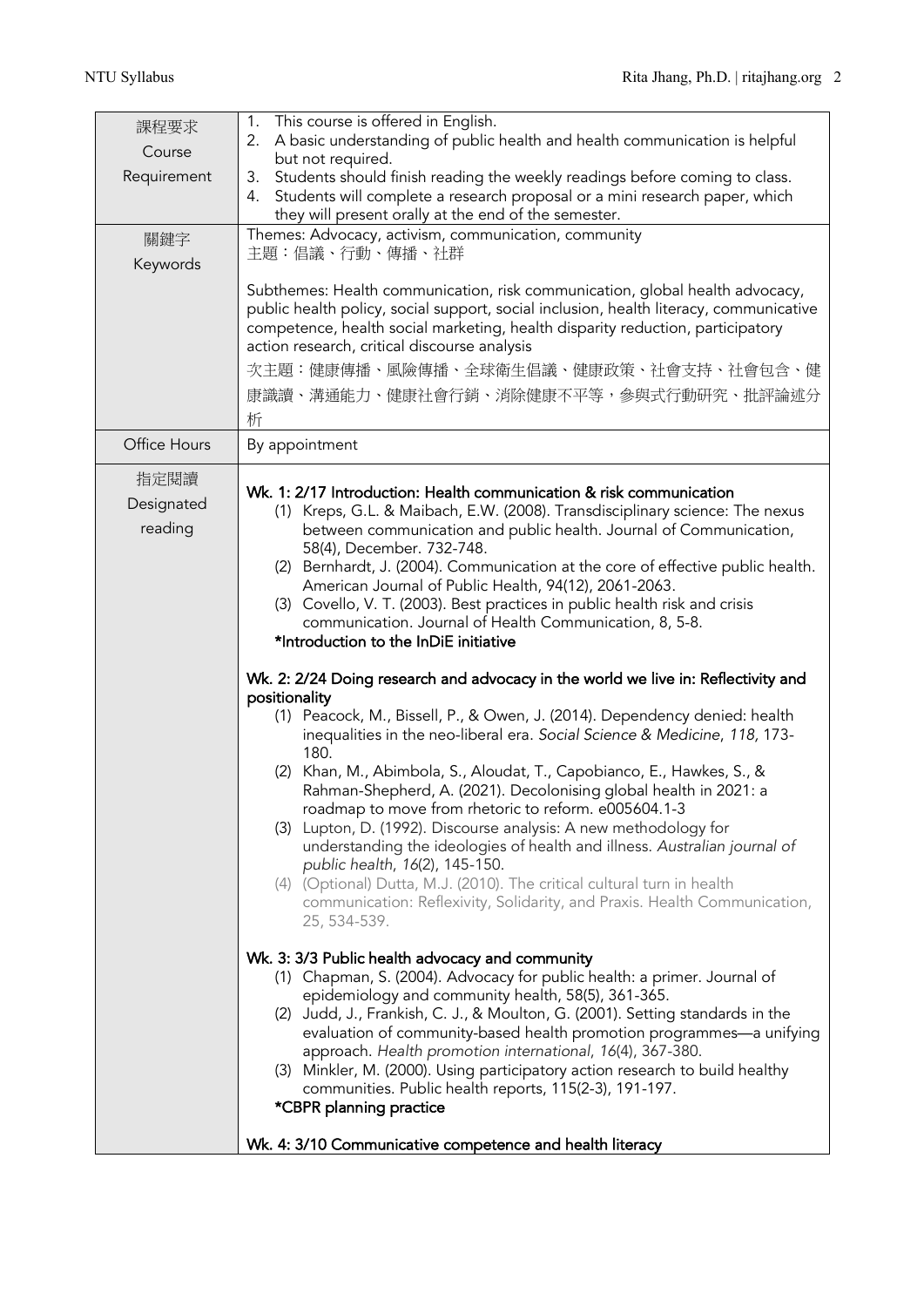| (1) Rudd, R. E., Comings, J. P., & Hyde, J. N. (2003). Leave no one behind:<br>Improving health and risk communication through attention to literacy.<br>Journal of Health Communication, 8, 104-115.<br>(2) Kreps, G.L. (2014). Relational health communication competence model.<br>In T.L. Thompson, (Ed.). Encyclopedia of Health Communication, Volume<br>III (pp. 1160-1161), Los Angeles, CA: Sage Publications.<br>(3) Wong, J. P. H., Kteily-Hawa, R., Chambers, L. A., Hari, S., Vijaya, C.,<br>Suruthi, R.,  & Vahabi, M. (2019). Exploring the use of fact-based and<br>story-based learning materials for HIV/STI prevention and sexual health<br>promotion with South Asian women in Toronto, Canada. Health education<br>research, 34(1), 27-37. |
|-----------------------------------------------------------------------------------------------------------------------------------------------------------------------------------------------------------------------------------------------------------------------------------------------------------------------------------------------------------------------------------------------------------------------------------------------------------------------------------------------------------------------------------------------------------------------------------------------------------------------------------------------------------------------------------------------------------------------------------------------------------------|
| Wk.5: 3/17 Community health 1: Community-based & culture-centered health                                                                                                                                                                                                                                                                                                                                                                                                                                                                                                                                                                                                                                                                                        |
| programs<br>(1) Kreuter, M.W., Lukwago, S.N., Bucholtz, D.C., Clark, E.M., & Sanders-<br>Thompson, V. (2003). Achieving cultural appropriateness in health<br>promotion programs: Targeted and tailored approaches. Health<br>Education and Behavior, 30, 133-146.                                                                                                                                                                                                                                                                                                                                                                                                                                                                                              |
| (2) Basu, A., & Dutta, M.J. (2009). Sex workers and HIV/AIDS: Analyzing<br>participatory culture-centered health communication strategies. Human                                                                                                                                                                                                                                                                                                                                                                                                                                                                                                                                                                                                                |
| Communication Research, 35, 86-114.<br>(3) (Optional) Geist-Martin, P., & Bell, K.K. (2009). "Open your heart first of<br>all": Perspectives of holistic providers in Costa Rica about communication<br>in the provision of care. Health Communication, 24, 631-646.                                                                                                                                                                                                                                                                                                                                                                                                                                                                                            |
| Wk.6: 3/24 Community health 2: At risk, vulnerable, and at the margin                                                                                                                                                                                                                                                                                                                                                                                                                                                                                                                                                                                                                                                                                           |
| (1) Hornik, R.C., & Ramirez, A.S. (2006). Racial/ethnic disparities and<br>segmentation in communication campaigns. American Behavioral Scientist,<br>49(6), 868-884.                                                                                                                                                                                                                                                                                                                                                                                                                                                                                                                                                                                           |
| (2) Ellis, S., Rosenblum, K., Miller, A., Peterson, K. E., & Lumeng, J. C. (2014).<br>Meaning of the terms "overweight" and "obese" among low-income<br>women. Journal of nutrition education and behavior, 46(4), 299-303.                                                                                                                                                                                                                                                                                                                                                                                                                                                                                                                                     |
| (3) Anguelovski, I., Connolly, J., & Brand, A. L. (2018). From landscapes of<br>utopia to the margins of the green urban life: For whom is the new green<br>city?. City, 22(3), 417-436.                                                                                                                                                                                                                                                                                                                                                                                                                                                                                                                                                                        |
| (4) (Optional) Watt, R. G., Venturelli, R., & Daly, B. (2019). Understanding and<br>tackling oral health inequalities in vulnerable adult populations: from the<br>margins to the mainstream. British Dental Journal, 227(1), 49-54.                                                                                                                                                                                                                                                                                                                                                                                                                                                                                                                            |
| Wk. 7: 3/31 Proposal writing, grant writing, and skill set development day                                                                                                                                                                                                                                                                                                                                                                                                                                                                                                                                                                                                                                                                                      |
| Wk. 8: 4/7 Site visit 1: Community health center:                                                                                                                                                                                                                                                                                                                                                                                                                                                                                                                                                                                                                                                                                                               |
| * Research project idea proposed (500 words)                                                                                                                                                                                                                                                                                                                                                                                                                                                                                                                                                                                                                                                                                                                    |
| Wk. 9: 4/14 Public health campaign, critical social marketing, and message design<br>(1) Noar, S.M., Harrington, N.G., & Helme, D.W. (2010). The contributions of<br>health communication research to campaign practice. Health<br>Communication, 25, 593-594                                                                                                                                                                                                                                                                                                                                                                                                                                                                                                   |
| (2) Bergstresser, S. M. (2015). Health communication, public mistrust, and the<br>politics of "rationality". The American Journal of Bioethics, 15(4), 57-59.<br>(3) Grier, S., & Bryant, C. A. (2005). Social marketing in public health. Annu.<br>Rev. Public Health, 26, 319-339.                                                                                                                                                                                                                                                                                                                                                                                                                                                                            |
| (4) Mulligan, K., Elliott, S. J., & Schuster-Wallace, C. J. (2012). Global public<br>health policy transfer and dengue fever in Putrajaya, Malaysia: a critical<br>discourse analysis. Critical Public Health, 22(4), 407-418.                                                                                                                                                                                                                                                                                                                                                                                                                                                                                                                                  |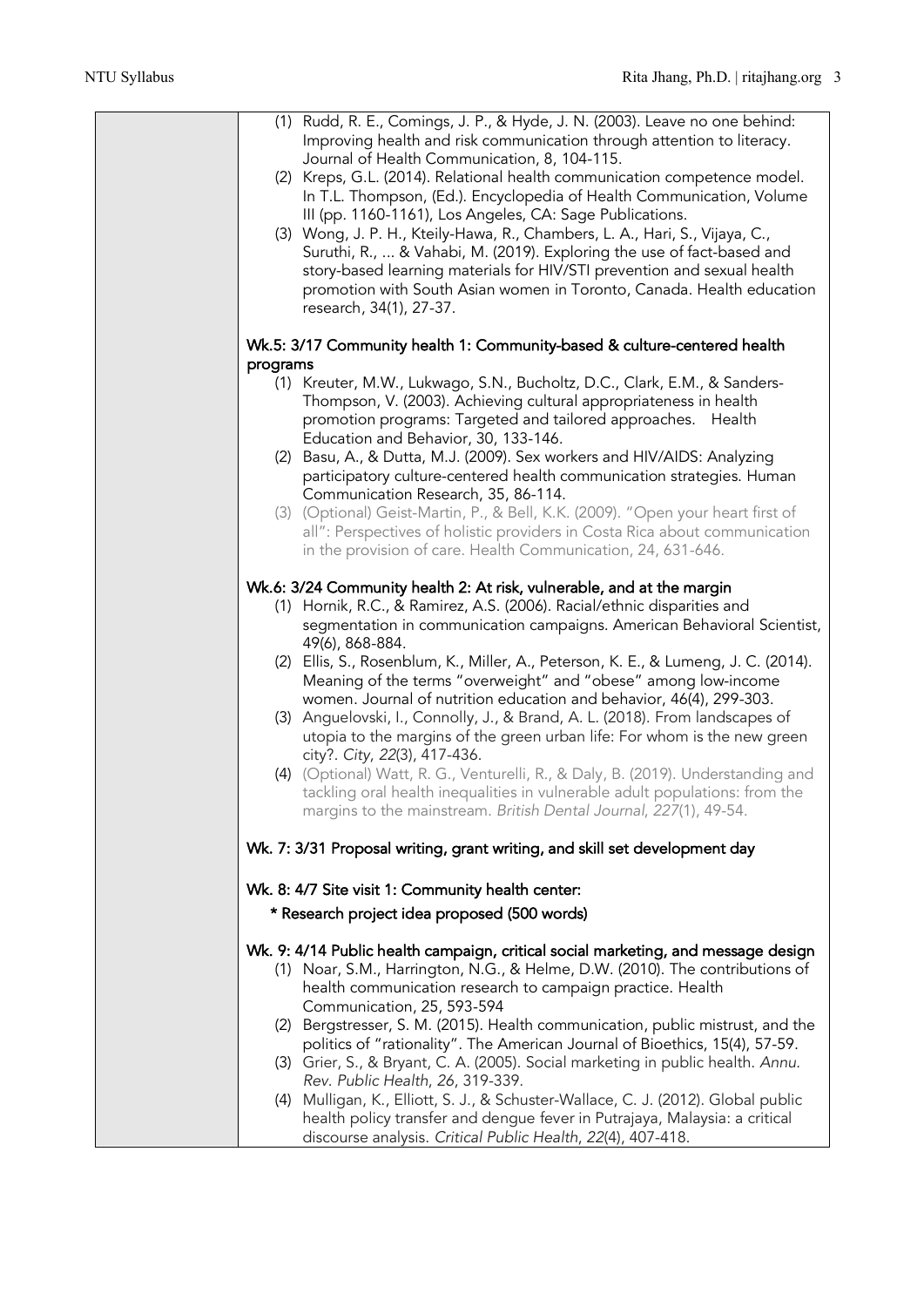|            | (5) (Optional) Abroms, L.C., & LeFebvere, R.C. (2009). Obama's wired<br>campaign: Lessons for public health communication. Journal of Health<br>Communication, 14, 415-423. |
|------------|-----------------------------------------------------------------------------------------------------------------------------------------------------------------------------|
|            | Wk. 10: 4/21 Invited talk: The academia and policy lobby                                                                                                                    |
|            | (1) Dr. Pau-Chung Chen (Taiwan Public Health Association; NTU CPH)                                                                                                          |
|            | (2) Dr. Yawen Cheng (College of Public Health, NTU)<br>(3) Evans-Agnew, R. A., Johnson, S., Liu, F., & Boutain, D. M. (2016). Applying                                      |
|            | critical discourse analysis in health policy research: Case studies in                                                                                                      |
|            | regional, organizational, and global health. Policy, Politics, & Nursing<br>Practice, 17(3), 136-146.                                                                       |
|            |                                                                                                                                                                             |
|            | Wk. 11: 4/28 Public health communication online: cyberactivism and infodemic<br>(1) Parsloe, S. M., & Holton, A.E. (2018). #Boycottautismspeaks:                            |
|            | communicating a counternarrative through cyberactivism and connective                                                                                                       |
|            | action. Information, Communication & Society, 21(8), 1116-<br>1133. https://doi.org/10.1080/1369118X.2017.1301514                                                           |
|            | (2) Subramanian, R., & Weare, A. (2020). # notokay: challenging sexual                                                                                                      |
|            | violence through digital health activism. Critical Public Health, 1-10.<br>(3) Lin, C. A. (2020). A year like no other: A call to curb the infodemic and                    |
|            | depoliticize a pandemic crisis. Journal of Broadcasting & Electronic Media,                                                                                                 |
|            | 64:5, 661-671.<br>(4) (Optional) Neuhauser, L., & Kreps, G.L. (2010). Ehealth communication and                                                                             |
|            | behavior change: Promise and performance. Social Semiotics, 20(1), 7-24                                                                                                     |
|            | Wk. 12: 5/5 Public health advocacy and policy: Local & Global Perspectives<br>*Schedule individual consultations                                                            |
|            | (1) Servaes, J., & Malikhao, P. (2010). Advocacy strategies for health                                                                                                      |
|            | communication. Public Relations Review, 36(1), 42-49.<br>(2) Lee, H. H. (2019). Data, community, and meaningful change: Mental health                                       |
|            | advocacy in the Asian American community. Asian American Policy                                                                                                             |
|            | Review, 29, 52-56, 95.<br>(3) Garcia, J., & Parker, R. G. (2011). Resource mobilization                                                                                     |
|            | for health advocacy: Afro-Brazilian religious organizations and HIV                                                                                                         |
|            | prevention and control. Social Science & Medicine, 72, 1930-1938.<br>(4) Pottie, K., & Hostland, S. (2007). Health advocacy for refugees: medical                           |
|            | student primer for competence in cultural matters and global                                                                                                                |
|            | health. Canadian Family Physician, 53(11), 1923-1926.                                                                                                                       |
|            | Wk. 13: 5/12 Invited talk: Local and global health advocacy<br>* Proposal draft due                                                                                         |
|            | (1) Dr. Chan Chang Chuan (NTU CPH)                                                                                                                                          |
|            | (2) Claire Wingfield, Global Health Advocacy Incubator                                                                                                                      |
|            | Wk. 14: 5/19 Site Visit 2: The legislative house or a party office (TBD)                                                                                                    |
|            | Wk. 15: 5/26 Individual consultation day                                                                                                                                    |
|            | Wk 16: 6/2 Invited talk: NGO, academia, and multiple engagement                                                                                                             |
|            | (1) Jennifer Lu (EqualLove Taiwan)<br>(2) Dr. Michi Fu (Psychology, Alliant International University)                                                                       |
|            |                                                                                                                                                                             |
|            | Wk. 17: 6/9 Student presentations                                                                                                                                           |
|            | Wk. 18: 6/6 Final paper due                                                                                                                                                 |
| 參考書目       | <b>TBA</b>                                                                                                                                                                  |
| References |                                                                                                                                                                             |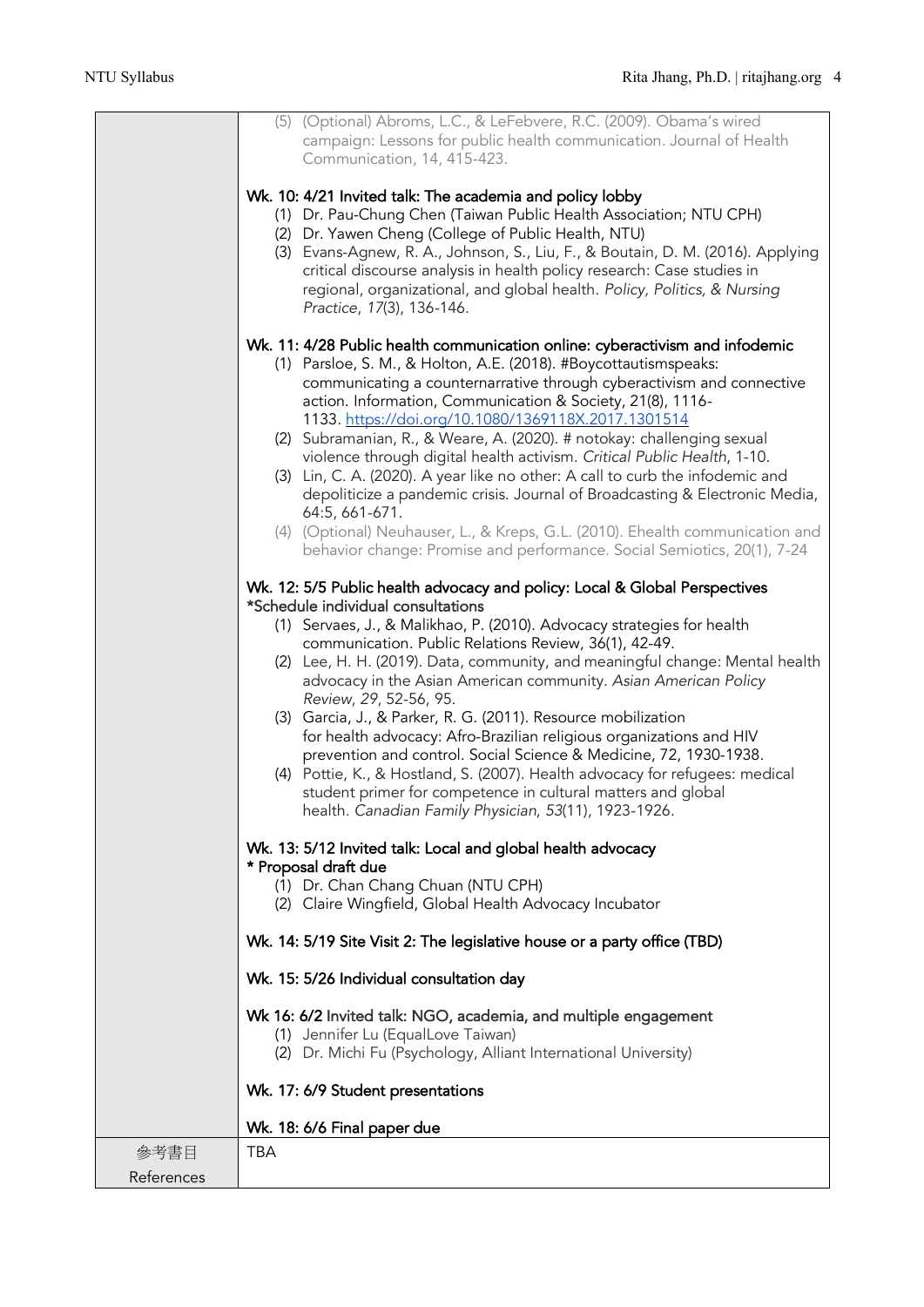|                 | No.                                                                                                                                                                                                     | 項目                            | 百分比 | 說明                                                                                                                                                                                                                                                                                                                                                                                                                                                                                                |  |  |                                                                                                      |  |  |  |
|-----------------|---------------------------------------------------------------------------------------------------------------------------------------------------------------------------------------------------------|-------------------------------|-----|---------------------------------------------------------------------------------------------------------------------------------------------------------------------------------------------------------------------------------------------------------------------------------------------------------------------------------------------------------------------------------------------------------------------------------------------------------------------------------------------------|--|--|------------------------------------------------------------------------------------------------------|--|--|--|
| 評量方式<br>Grading | 1.                                                                                                                                                                                                      | Attendance &<br>participation | 25% | Missing more than 3 classes means failing<br>1.<br>2.<br>Each tardiness and early leave $= 0.5$ absence<br>3.<br>Each student is entitled to 1 unexcused absence<br>Active participation is expected in class. The TA<br>4.<br>will help keep track of the level of participation,<br>so please speak up in class, or talk to the<br>teacher/TA after class if necessary.                                                                                                                         |  |  |                                                                                                      |  |  |  |
|                 | 2.                                                                                                                                                                                                      | Weekly<br>responses           | 25% | 1.<br>10 responses x 2.5%=25%; starts from week 2<br>2.<br>When readings are assigned, students will turn in<br>the weekly reading response Tuesday 23:59 pm<br>(Please see <b>Weekly Response Guide</b> below).<br>3.<br>When an invited talk or site visit is arranged,<br>students will turn in 500-600 words of learning<br>reflections before Saturday 23:59pm.<br>Students only need to turn in 10 weekly<br>4.<br>responses; each additional weekly response is<br>worth 0.5 extra points. |  |  |                                                                                                      |  |  |  |
|                 | 3.                                                                                                                                                                                                      | Research<br>paper             | 25% | 1.<br>Length: 8-10 pages, excluding references<br>2. Options:<br>a) A participatory action research proposal of<br>public health advocacy or community<br>engagement (InDiE initiative<br>https://ghp.ntu.edu.tw/news_content/74)<br>b) A critical discourse analysis of a public health<br>advocacy or health marketing campaign<br>Others<br>c)<br>3. Grade breakdown: Project idea (5%), proposal<br>draft (5%), individual consultation (5%), final<br>paper (10%)                            |  |  |                                                                                                      |  |  |  |
|                 | 4.                                                                                                                                                                                                      | Presentation +<br>feedback    | 25% | 1.<br>Presentation 15%<br>Each student will do a presentation of their<br>a)<br>research project/proposal<br>Slides and materials should be turned in the<br>b)<br>day before the presentation<br>Feedback to the peers 10%<br>2.                                                                                                                                                                                                                                                                 |  |  |                                                                                                      |  |  |  |
|                 | Weekly response guide:<br>Ι.                                                                                                                                                                            |                               |     |                                                                                                                                                                                                                                                                                                                                                                                                                                                                                                   |  |  |                                                                                                      |  |  |  |
|                 | Format: Font size 12, single-spaced, spacing before/after paragraph set to 0<br>1.                                                                                                                      |                               |     |                                                                                                                                                                                                                                                                                                                                                                                                                                                                                                   |  |  |                                                                                                      |  |  |  |
|                 | Include your name and student ID in the document and in the file name.<br>2.<br>Word count: 500-600 words in English<br>3.                                                                              |                               |     |                                                                                                                                                                                                                                                                                                                                                                                                                                                                                                   |  |  |                                                                                                      |  |  |  |
|                 | 4.                                                                                                                                                                                                      | Content:                      |     |                                                                                                                                                                                                                                                                                                                                                                                                                                                                                                   |  |  |                                                                                                      |  |  |  |
|                 | Briefly summarize the key arguments/findings/concepts in the<br>i.                                                                                                                                      |                               |     |                                                                                                                                                                                                                                                                                                                                                                                                                                                                                                   |  |  |                                                                                                      |  |  |  |
|                 | assigned articles<br>Include your own critical response (ask yourself: what have I learned?<br>Π.                                                                                                       |                               |     |                                                                                                                                                                                                                                                                                                                                                                                                                                                                                                   |  |  |                                                                                                      |  |  |  |
|                 | How does it relate to my personal experience? How does it relate to<br>anything I've learned elsewhere? How much do I agree or disagree,<br>and why? What emotions do I have reading it, and why? Among |                               |     |                                                                                                                                                                                                                                                                                                                                                                                                                                                                                                   |  |  |                                                                                                      |  |  |  |
|                 |                                                                                                                                                                                                         |                               |     |                                                                                                                                                                                                                                                                                                                                                                                                                                                                                                   |  |  | other questions.)<br>Include at least one question to a specific article or the topic of the<br>iii. |  |  |  |
|                 |                                                                                                                                                                                                         |                               |     |                                                                                                                                                                                                                                                                                                                                                                                                                                                                                                   |  |  | week (this is for class discussion.)                                                                 |  |  |  |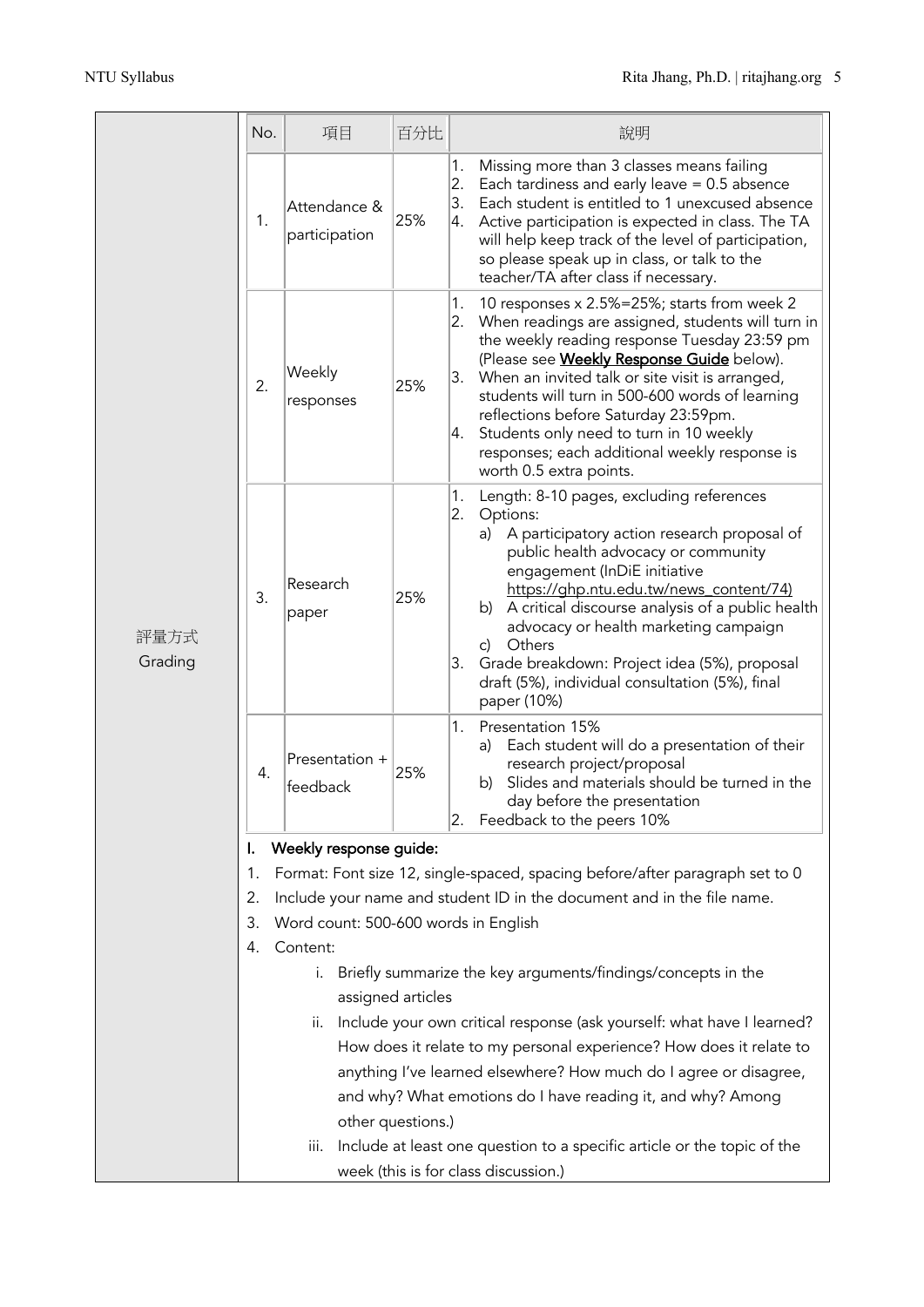|                |      | <b><i>IVECNIY JUILLUATE</i></b>                                              |                                 |
|----------------|------|------------------------------------------------------------------------------|---------------------------------|
| Wk             | Date | <b>CEPH</b><br><b>Topic</b><br>competence                                    |                                 |
| 2/17<br>1      |      | Intro: Health communication and public health                                | $GH-1$                          |
|                |      | * Introduction to the InDiE initiative                                       |                                 |
| $\overline{2}$ | 2/24 | Public health advocacy and community                                         | $GH-1$                          |
|                |      | Doing research and advocacy in the world we live in: reflectivity and        | GH-2, D17-1,                    |
| 3/3<br>3       |      | positionality                                                                |                                 |
| $\overline{4}$ | 3/10 | Health literacy and communicative competence                                 | GH-2, GH-4                      |
| 5              | 3/17 | Community health 1: Community-based intervention and Culture-centered        | GH-2, GH-4                      |
|                |      | campaign                                                                     |                                 |
| 6              | 3/24 | Community health 2: At risk, vulnerable, and at the margin: Health disparity | D17-9, D17-<br>10               |
|                |      | reduction, Stigma and shame                                                  | GH-4, GH-6                      |
| 7              | 3/31 | Proposal writing, grant writing, and skill set development day               | D17-9, D17-<br>10<br>GH-4, GH-6 |
|                |      | Site visit 1: Community health center                                        | D17-9 D17-                      |
| 4/7<br>8       |      | * Research project idea proposal (500 words) and share with the class        | 10<br>GH-4, GH-6                |
| 9              | 4/14 | Public Health campaign, critical social marketing, & message design          | GH-1, GH-2<br>GH-6              |
|                |      | Invited talk: The academia and policy lobby                                  |                                 |
| 10             | 4/21 | 1) Dr. Yawen Cheng (College of Public Health, NTU)                           | GH-1, GH-2<br>GH-6              |
|                |      | 2) Dr. Pau-Chung Chen (Taiwan Public Health Association)                     |                                 |
| 11             | 4/28 | Public health communication online: cyberactivism and infodemic              | GH-1, GH-2<br>GH-4              |
|                |      | Public health advocacy and policy 1: Local & Global Perspectives             | GH-1, GH-2                      |
| 5/5<br>12      |      | * Schedule individual consultations                                          | $GH-6$                          |
|                |      | Invited talk: Local and global health advocacy                               |                                 |
| 13             | 5/12 | 1) Dr. Chan Chang Chuan (NTU CPH)                                            | GH-1, GH-2<br>GH-6              |
|                |      | 2) Claire Wingfield, Global Health Advocacy Incubator                        |                                 |
|                |      | * Proposal draft due                                                         |                                 |
| 14             | 5/19 | Site Visit 2: The legislative house or a party office or writing day (TBD)   | GH-1, GH-6                      |
| 15             | 5/26 | * Individual consultation day                                                | GH-1, GH-2<br>GH-6              |
|                |      | Invited talk: NGO, academia, and multiple engagements                        |                                 |
| 16             | 6/12 | 1) Jennifer Lu (EqualLove Taiwan)                                            | GH-1, GH-2<br>GH-6              |
|                |      | 2) Dr. Michi Fu (Psychology, Alliant International University)               |                                 |
| 17             | 6/9  | * Student presentation day (last day of class)                               | GH-1, GH-2<br>GH-6              |
| 18             | 6/16 | * Research Project Due (no class)                                            |                                 |

### Weekly Schedule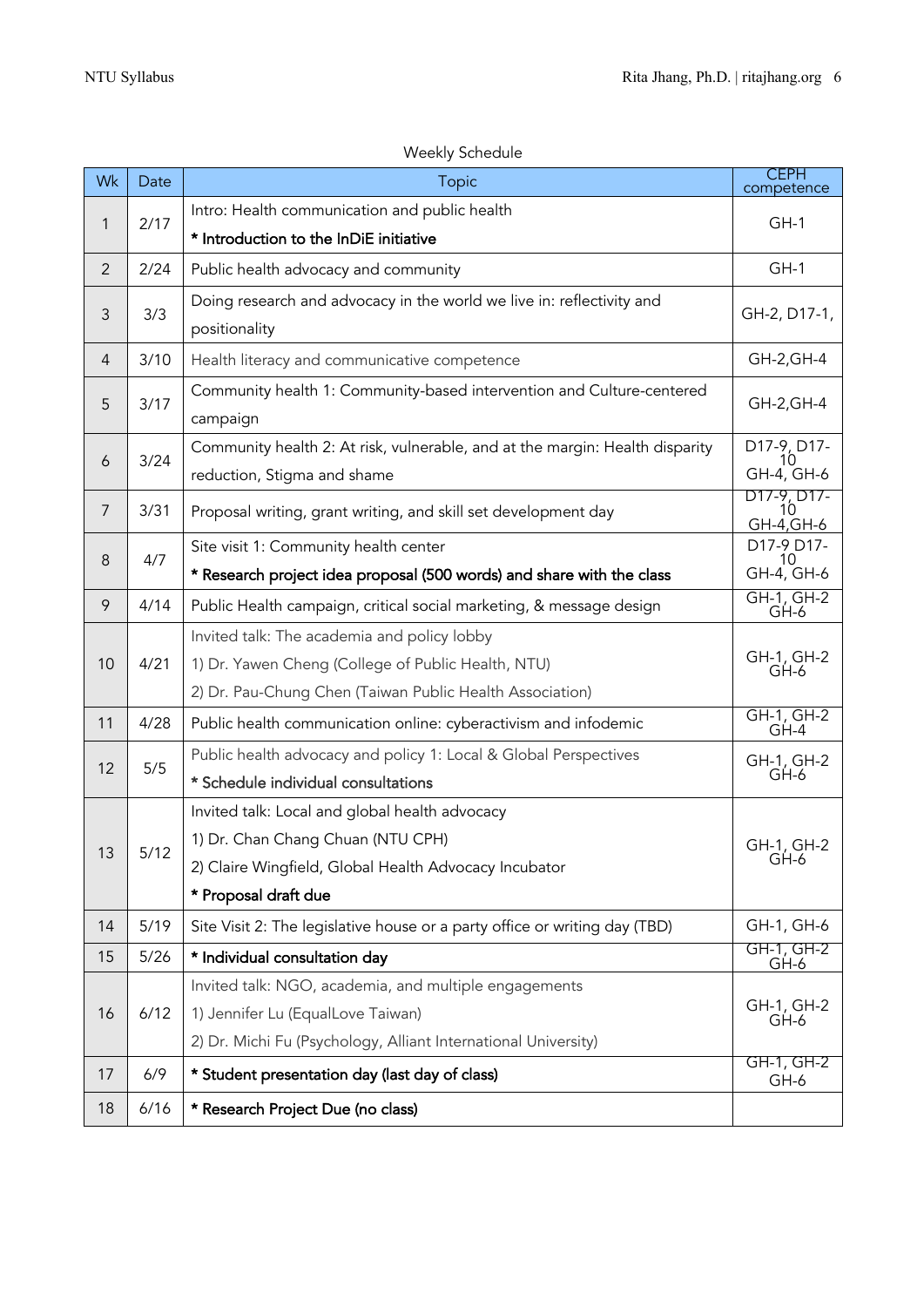#### Appendix: Evaluative guideline based on CEPH core competence:

- 1. Students will: analyze the roles, relationships, and resources of the entities influencing global health (GH-1); apply ethical approaches in global health research and practice (GH-2); explain public health history, philosophy and values (D17-1)
	- Research paper: Students will be able to apply fundamental steps in describing and identifying health disparity, vulnerable populations, or under-resourced community, and its stakeholders and the power interrelations, as well as the normative principles
	- Presentation: Student will apply knowledge about advocacy, activism, communication, and community to design a small-scale action research project or a critical analysis of an existing public health campaign
- 2. Students will: display critical self-reflection, cultural humility, and ongoing learning in global health (GH-6)
	- l Weekly responses: Students will be able to do critical self-reflection and, cultural humility by submitting weekly responses to readings that guide and motivate them to think introspectively
	- Attendance and participation: Students will learn from one another about their perspectives, experiences, cultural background, and other ideas
	- Presentation: Students will learn to introspect and present their ideas in a clear way that show their critical self-reflection, cultural humility by sharing their thoughts and ideas with others
- 3. Students will: propose sustainable and evidence-based multi-sectoral interventions, considering the social determinants of health specific to the local area (GH-4),
	- l Weekly responses: Students will learn from real-world cases of evidence-based multi-sectoral interventions from readings, speakers, and site visits
- 4. Students will: explain behavioural and psychological factors that affect a population's health (D17-9), Explain the social, political and economic determinants of health and how they contribute to population health and health inequities (D17-10)
	- l Weekly responses: Students will learn from real-world studies from readings, invited speakers, and site visits that explain how behavioural, psychological, social, political and economic determinants impact individual, community, public, and global health
- 5. Students will learn to be proactive and take responsibility in their own learning

• Attendance and participation: Students will attend classes and actively participate in discussion

- 6. Students will learn to think critically
	- Weekly responses: Students will learn to engage with the readings actively and critically
	- Research paper: Students will learn to deliver their ideas and identify the key concepts in their own research project; students will learn to draw connections among things they've learned and are learning and ask meaningful questions to advance their own studies

Presentation: Students will learn to express in clear and concise to a wider audience, a practice they need to implement a community based participatory action research; students will learn to provide constructive feedback to their peers to help one another improve

#### **全球衛⽣學位學程 核⼼能⼒** CEPH 2016 Accreditation Criteria for Foundational Knowledge

| D17-1              | Explain public health history, philosophy and values                                                |
|--------------------|-----------------------------------------------------------------------------------------------------|
| D <sub>17</sub> -2 | Identify the core functions of public health and the 10 Essential Services*                         |
| D17-3              | Explain the role of quantitative and qualitative methods and sciences in describing and assessing a |
|                    | population's health                                                                                 |